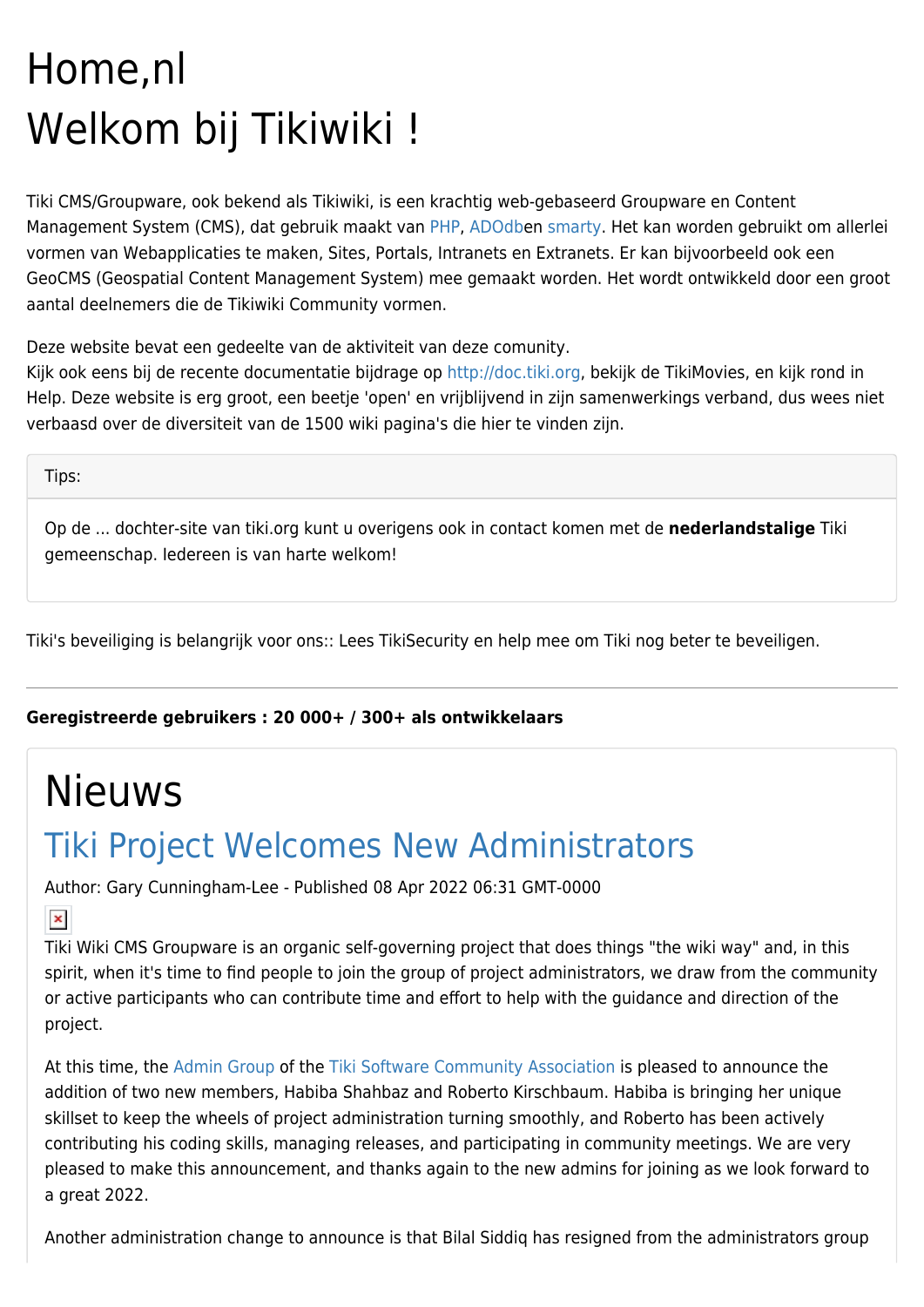to devote more time to his other pursuits. We thank Bilal for his time in the group and wish him the best.

About the new members . . . .

[Read More](https://tiki.org/article489-Tiki-Project-Welcomes-New-Administrators) **2** [0 comments](https://tiki.org/article489?show_comzone=y#comments)

#### [Tiki 24 LTS Released](https://tiki.org/article488-Tiki-24-LTS-Released)

Author: Gary Cunningham-Lee - Published 15 Mar 2022 11:08 GMT-0000

 $\pmb{\times}$ After several months of hard work, the latest long-term support version, Tiki 24, has been released. This version of Tiki Wiki CMS Groupware, which benefited from EvoluData's junior developer sponsorship program for a more coordinated approach to bug fixing, includes significant new features and numerous bug fixes and security enhancements. We are pleased to make Tiki 24.0 available at this time. Regular feature support will be provided for Tiki 24 via point releases until at least March 2024, and security updates until the end of the version's service life in March 2027. See the timeline on [Versions](https://tiki.org/Versions).

[Read More](https://tiki.org/article488-Tiki-24-LTS-Released) <sup>2</sup> [0 comments](https://tiki.org/article488?show_comzone=y#comments)

#### [Tiki Roundtable Meeting this Sunday, January 23,](https://tiki.org/article487-Tiki-Roundtable-Meeting-this-Sunday-January-23-2022) [2022](https://tiki.org/article487-Tiki-Roundtable-Meeting-this-Sunday-January-23-2022)

Author: Bernard Sfez / Tiki Specialist - Published 21 Jan 2022 09:33 GMT-0000

We have a Tiki Roundtable meeting this Sunday, 23 January 2022 15:00 GMT  $\pmb{\times}$ Join our first Roundtable meeting of the year at [https://live.tiki.org/.](https://live.tiki.org/)

[Read More](https://tiki.org/article487-Tiki-Roundtable-Meeting-this-Sunday-January-23-2022) **20** [0 comments](https://tiki.org/article487?show_comzone=y#comments)

## [Tiki Roundtable Meeting this Sunday, December 19,](https://tiki.org/article486-Tiki-Roundtable-Meeting-this-Sunday-December-19-2021) [2021](https://tiki.org/article486-Tiki-Roundtable-Meeting-this-Sunday-December-19-2021)

Author: Bernard Sfez / Tiki Specialist - Published 16 Dec 2021 11:42 GMT-0000